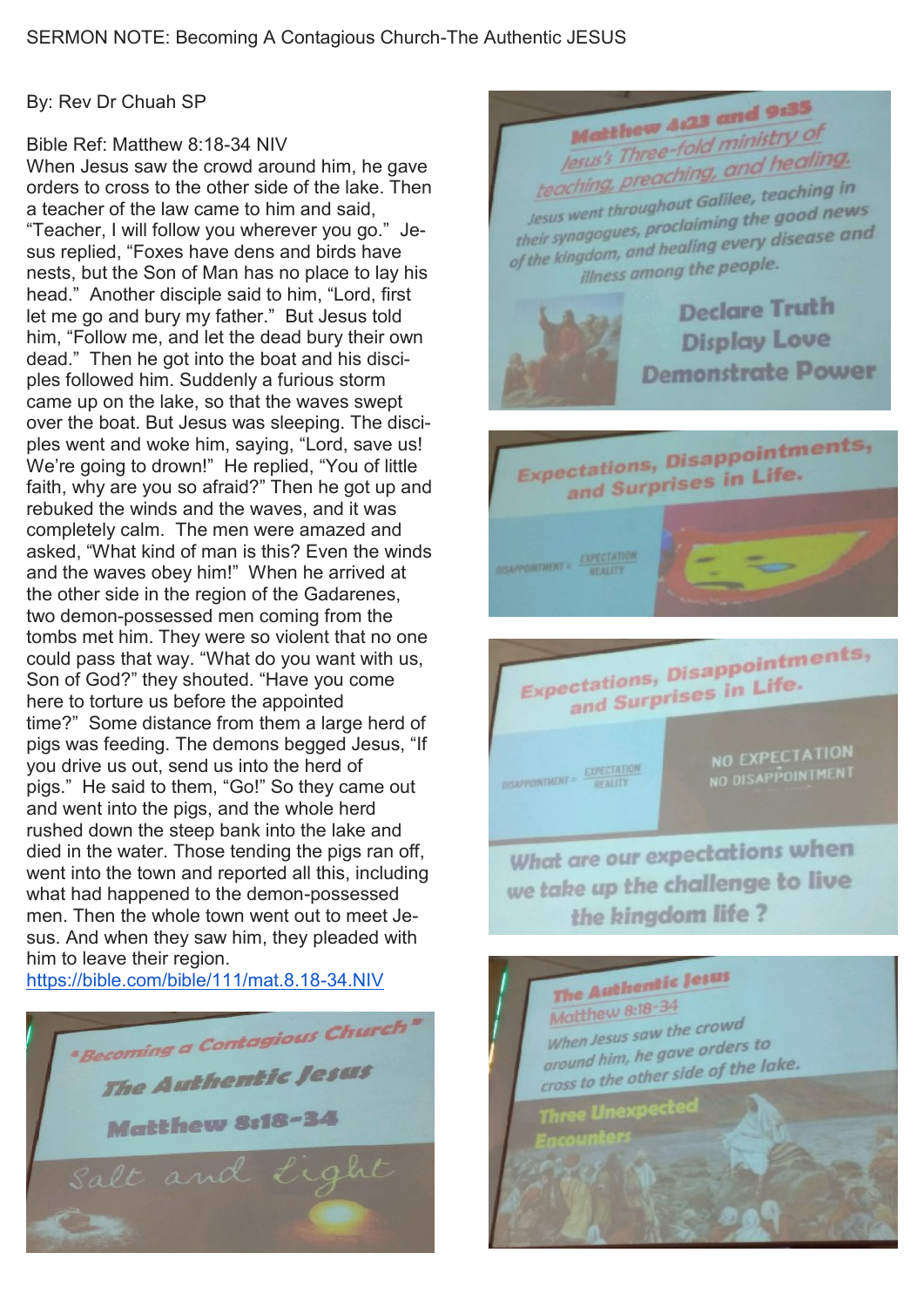

Are we like one of these 2 disciples?



## Urgent commitment?

The Unexpected Fierce Storm <sup>23</sup> Then he got into the boat and his disciples followed him. 24 Suddenly a furious storm came up on the lake, so that the waves swept over the boat. But Jesus was sleeping. <sup>25</sup> The disciples went and woke him, saying, 'Lord, save us! We're going to drown!'

# **Jesus rebuked the disciples** and calmed the waves

<sup>26</sup> He replied, 'You of little faith, why are you so afraid?' Then he got up and rebuked the winds and the waves, and it was completely calm.

Their fear of the wave drove out their faith





**Another Unexpected Encounter** <sup>28</sup> When he arrived at the other side in the region of the Gadarenes, two demon-possessed men coming from the tombs met him. They were so violent that no one could pass that way.

<sup>29</sup> What do you want with us, Son of God?' they shouted. 'Have you come here to torture us before the appointed time?'



Even the demons knew lesus and feared him

**Jesus restored the men with** an unexpected method

30 Some distance from them a large herd of pigs was feeding. <sup>31</sup> The demons begged Jesus, 'If you drive us out, send us into the herd of pigs.' 32 He said to them, 'Go!' So they came out and went into the pigs, and the whole herd rushed down the steep bank into the lake and died in the water.



The unexpected strikes fear into their heart

<sup>33</sup>Those tending the pigs ran off, went into the town and reported all this, including what had happened to the demon-possessed men. <sup>14</sup> Then the whole town went out to meet Jesus. And when they saw him, they pleaded with him to leave their region.